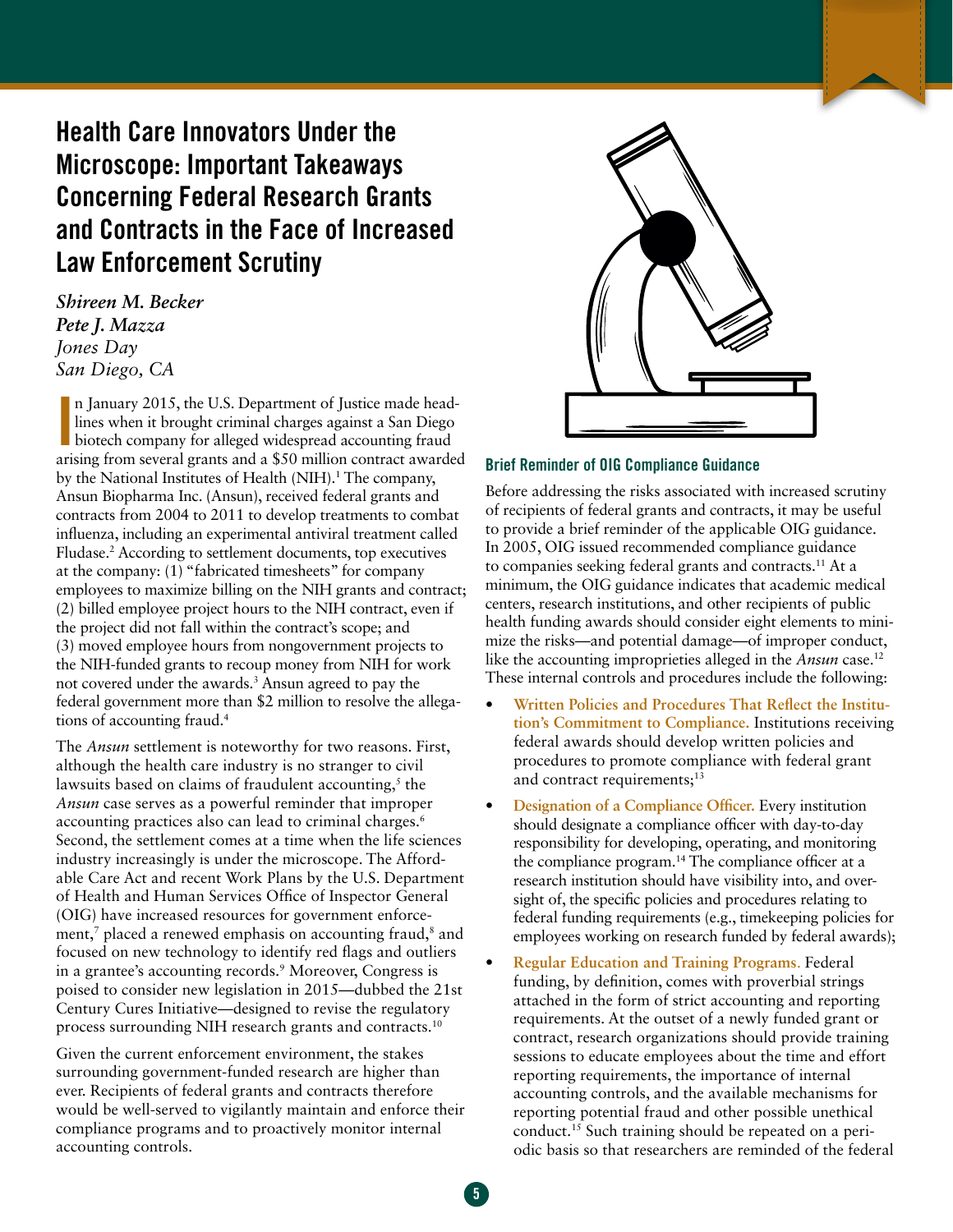funding requirements throughout the duration of the award.16 The compliance officer should keep a record of such trainings. If the government ever initiates an enforcement action, such records may assist the institution in defending the effectiveness of its compliance program to federal investigators;<sup>17</sup>

- **Effective Lines of Communication for Complaints and Questions.** For a compliance program to be effective, employees must be able to ask questions and report potential misconduct in a confidential manner.18 An institution with an effective compliance program that fosters dialogue between its researchers and its managers has the potential to fix mistakes as they arise (and well before any government entity launches an investigation);
- **Clear Definition of Roles and Oversight Responsibilities.**  It is critical for an organization to appoint personnel to monitor and enforce the key components of its compliance program, including the internal accounting controls needed to comply with federal awards.19 The OIG guidance cites this element as the most important for research institutions;
- **Internal Monitoring and Auditing.** OIG recommends the regular use of internal audits and other risk evaluation techniques to monitor compliance and identify problem areas.20 In the context of federal awards, compliance audits should include reviews of time and effort reporting, accurate submission of expenses, and precise recordkeeping relating to all labor and expenses incurred under the specific grant or contract;
- **Disciplinary Guidelines That Are Both Well-Publicized and Well-Enforced.** An effective compliance program should include specific disciplinary policies for employees or contractors who violate: (1) federal or state funding requirements in the applicable grant or contract; (2) the institution's code of conduct; or (3) the institution's policies and procedures; and $21$
- **Prompt Response and Corrective Action Plan When a Problem Is Detected.** Certain types of misconduct, including failure to comply with federal accounting requirements in grants and contracts, can harm an institution's reputation within the research community and threaten its ability to secure future federal funding for research.<sup>22</sup> As a result, when confronted with credible evidence of fraud or other misconduct, the institution should promptly initiate a privileged investigation to determine whether any misconduct occurred.23 If the allegations are substantiated, the institution must take decisive action to rectify the problem, which may include disciplining the responsible parties.<sup>24</sup>

# High-Risk Areas for Companies Receiving Federal Awards

In its guidance to recipients of federal grants and contracts, OIG specifically highlights three risk areas: (1) time and effort reporting; (2) proper allocation of charges to award projects; and (3) reporting financial support from other sources.25 The *Ansun* case is a stark reminder of the serious consequences that may await a research institution if it does not take effective measures to protect against noncompliance in these three basic areas. As explained below, even where an institution does not experience misconduct like that alleged in the *Ansun* case, compliance in these high-risk areas is central to an institution's successful participation in public health funding programs.

#### Time and Effort Reporting

Compensation for the personal services of researchers, both direct salary and fringe benefits, typically is a major cost associated with an NIH grant or contract.<sup>26</sup> Because such a large portion of the federal award goes to labor costs, it is critical that a researcher's time for particular projects is properly recorded and reported, especially when researchers have multiple responsibilities, such as teaching, research, and clinical work.27 Although it sometimes is difficult to discern the boundaries of a researcher's various activities, accurate time and effort reporting systems are essential to ensure that government funding sources are properly charged for the activities of the researchers.28

## Step 1

Although basic, the first step in promoting compliance in time and effort reporting is to adopt a timekeeping policy governing the various covered and noncovered employee functions. A clear policy will provide employees with guidance about how to record their time and to which federal award (if any) they should attribute their time.

#### Step 2

Train employees on the nuances of the timekeeping policy and encourage employees to accurately record their time. For example, it would be improper for an employee at a university medical center to report that she spends 70% of her time on activities covered by an NIH research grant, when that employee dedicates 50% of her time to clinical responsibilities and patient care. Similarly, it would be improper for a researcher to separately report to three different awarding agencies that he intends to spend 50% of his time on each of the three awards. Finally, specific awards may require employees to attribute certain functions to overhead or general and administrative accounting categories. Research institutions can better position themselves to avoid lengthy internal and government investigations by instructing employees not only how to properly categorize their responsibilities, but also how to avoid potential pitfalls in this complicated area.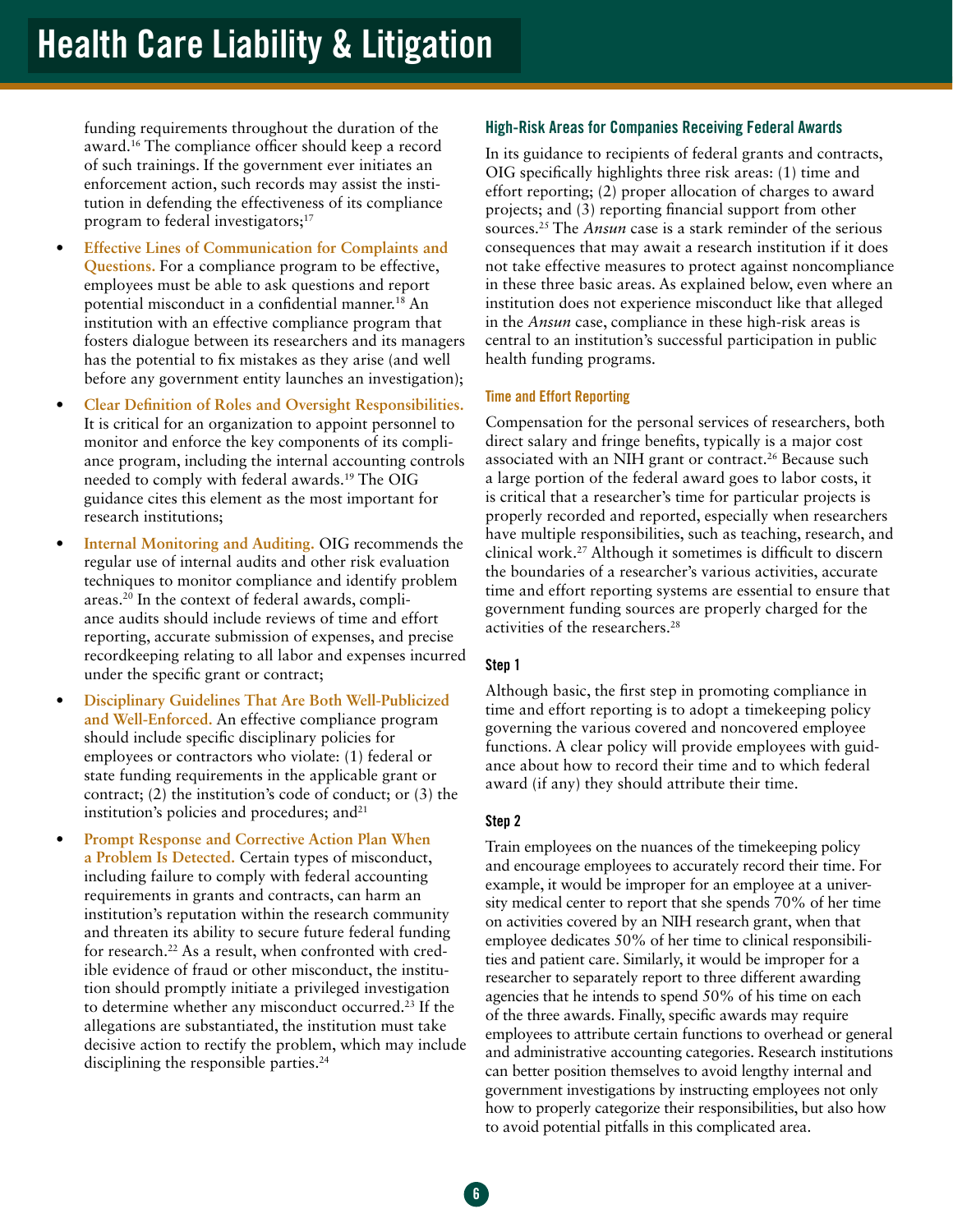#### Step 3

Periodically audit the timekeeping system for both inadvertent errors and potential employee misconduct. A robust audit (either by the compliance officer or an independent auditing firm) before the initiation of an enforcement action or civil lawsuit can identify weaknesses in the system and afford a research institution the opportunity to address any areas of concern without the shadow of a parallel government investigation. Notably, Ansun had a timekeeping policy on paper that required employees to "accurately record the number of hours they devoted to [NIH-funded] projects."<sup>29</sup> In spite of this policy, settlement documents describe how senior executives at the company circumvented the timekeeping requirements and "corrupted the integrity of the time-keeping system by fabricating timesheets for certain employees, altering the number of hours entered on certain timesheets, and moving employee hours from labor category to another."30

#### Properly Allocating Charges to Award Projects

Research institutions commonly receive multiple awards for a single research area, $31$  but given the scarcity of federal research funding, OIG guidance deems it "essential" for companies receiving federal awards to have accounting systems that properly separate the amount of funding from each funding source. The guidance also warns that a failure to account accurately for charges to various award projects can result in both civil and criminal investigations.<sup>32</sup> For example, according to the OIG guidance, it would be improper for an institution to make end-of-the-year transfers of direct costs on various federally funded research awards from overspent accounts to underspent accounts, with the purpose of maximizing federal reimbursement and avoiding the refund of unused grant proceeds.

It is important to recognize that, from an enforcement perspective, the "improper allocation of charges to various sources is not a mere 'accounting problem,' in the sense that it has no real impact on the conduct of science."33 To the contrary, as shown most recently through the *Ansun* case, the failure to correctly allocate expenses can lead to criminal charges, even when there is no dispute about the soundness of the science.34 According to settlement documents, Ansun personnel altered timesheets and allocated employee hours to various NIH awards without regard to the actual work performed to extend funding under the NIH grants and maximize reimbursement pursuant to the Fludase contract.<sup>35</sup>

#### Reporting Financial Support from Other Sources

In most cases, a research institution applying for federal funding from NIH must report other financial support as an element of the award application.<sup>36</sup> OIG requires such reporting for two main reasons. First, the awarding agency needs insight into a prospective grantee's funding sources so that it can make an informed decision about the need for public funding, and whether limited funds should be used on other worthy projects also in need of financial support.<sup>37</sup> NIH officials and research stakeholders have faced either flat or reduced budgets for several years, the impact of which has been a scarcity of public research funds.<sup>38</sup>

Second, accurate reporting of all funding sources is necessary to reduce the risk of duplicate funding for certain projects. For example, if an institution fails to report complete and accurate information about other sources of financial support, an NIH grant, Medicare, and a private, secondary health care insurer potentially could pay for the costs associated with a developmental drug in a clinical trial. Multiple funding of a project like this could result in a potential windfall to the research institution. Or, where an institution receives a mix of federal and private grant funding, incomplete reporting could result in the same costs on a project being charged to both funding sources.

This lack of transparency was reported as an issue in the recent *Ansun* settlement. According to court documents, Ansun recorded employee hours dedicated to nongovernment projects on the accounting ledger for NIH grants to receive reimbursement through the NIH grants.<sup>39</sup> Research institutions should implement internal accounting controls that allow researchers and employees to assign project costs to only one funding source, while affording auditors the ability to confirm that such costs are attributed to the proper source of funds.

## **Conclusion**

The *Ansun* case is the most recent example of how health care innovators and research institutions increasingly are under the microscope when it comes to often scarce federal grants and contract awards. It should be noted, too, that while *Ansun* is an indication that the authorities are willing to pursue the most serious of sanctions against companies and research institutions, there also is evidence of a broader trend throughout the enforcement community toward moreexpansive enforcement of accounting irregularities.

For example, in 2014, the U.S. Securities and Exchange Commission filed 99 accounting fraud enforcement actions, which marked a 46% increase from the previous year and the first year-over-year increase in accounting fraud actions since 2007.<sup>40</sup> Recent statements by enforcement officials suggest that companies should expect the upward trend of accounting fraud enforcement to continue, and that the overall increase in law enforcement scrutiny of accounting improprieties likely will extend to research institutions that compete for public health funding.<sup>41</sup> Law enforcement attention particularly is likely in light of the fact that NIH recently requested a \$1 billion increase for its fiscal year 2016 budget.<sup>42</sup> As research institutions follow the money to expand their federal awards, they should expect that federal agents will not be far behind.